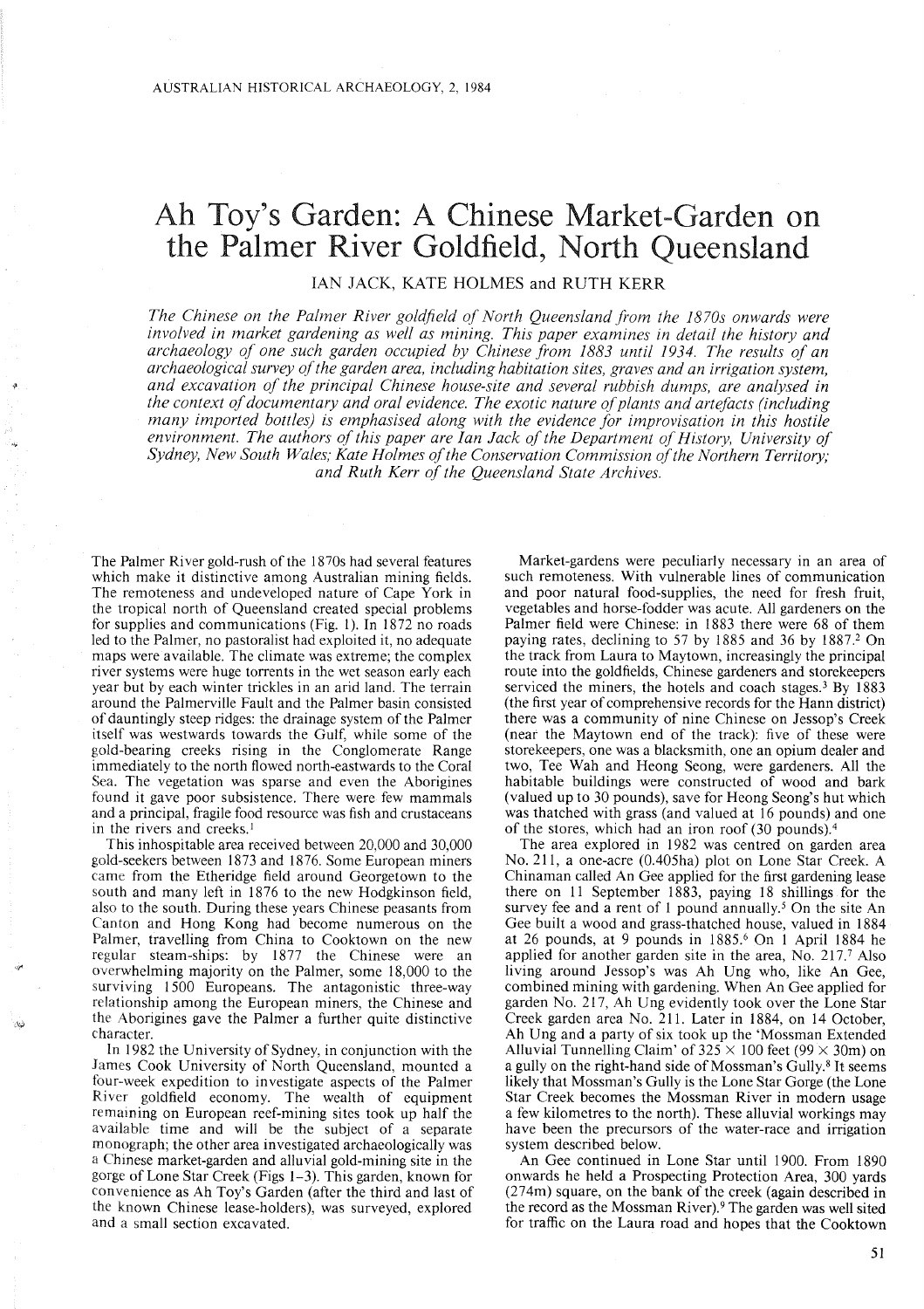

to Laura railway, surveyed along Lone Star Creek to Maytown, would be constructed beyond Laura, encouraged the investment of British capital.<sup>10</sup> A number of Palmer stalwarts, William Charles Clifford, Jens Peter Jensen, Alfred Dimes, John Sheffield, Henry Ahrens, H. L. Green, J. Reilly, T. Davies and J. B. Kinnear, took up the Independent lease and several Tunnelling Areas on the Lone Star, Mossman, Chinky and Kennedy Creeks.<sup>11</sup> This activity, though shortlived in the 1890s, helped to sustain a small population on the Conglomerate Range in the Lone Star region.

Tommy Ah Toy took over Ah Ung's garden on 4 April 1900.'2 Born in Canton in 1855, Ah Toy had arrived in Australia as a baby in 1856.<sup>13</sup> Presumably his mother and father had come to the Victorian gold-rush and stayed on in Australia. A Chinaman called Ah Toy received a Miner's Right at Maytown in July 1875, possibly a twenty-year old Tommy arriving to try his luck on the Palmer. <sup>14</sup> Ah Toy is not an uncommon Chinese name, however, and the first secure information about the gardener is his lease at Lone Star in 1900. By that date there were officially only 393 Chinese left on the Palmer field and only 13 gardens. Over the 35 years that Tommy Ah Toy lived in the Lone Star garden, the number of Chinese gardeners dwindled still further. Initially Ah Toy supplied local miners, the Louisa mine near Maytown (which reopened in 1901 and was the scene of some intermittent activity until  $1941$ ),<sup>15</sup> the Maytown population and a Chinese storekeeper in Cooktown called Hip On.<sup>16</sup> The packer on the Maytown to Laura route rode regularly through the garden and Ah Toy planted pannikin grass (which survives in the creek today) to supply horse-fodder.<sup>17</sup>

Tommy Ah Toy, like most of the handful of Chinese characters left in the Palmer, led a fairly solitary life. Unlike his predecessor, Ah Toy seems to have had no Chinese associates. For a time, he had an Aboriginal woman living

#### *Fig.* 1: *Location Map.*

with him, as many Chinese men had done in the virtual absence of Chinese women. The couple had a son, young Tommy, born around 1912, but just as the boy was becoming a useful help in the garden in June 1922 he was taken away by the Laura policeman on a Government Removal Order and despatched to Yarrabah Mission Station.<sup>18</sup> By 1929, when the surviving Maytown packer, Sonny Parsons, first visited the garden, old Tommy Ah Toy was living entirely alone.<sup>19</sup>

The circumstances of Ah Toy's death are not clear, but he apparently left the garden in 1934, along with another Chinaman, Willy Hip Wah, a 'con-man' from elsewhere on the Palmer, to consult a herbalist in Cairns. Ah Toy died soon after and Hip Wah acted quickly to obtain possession of the garden, although Ah Toy is said to have made other dispositions.<sup>20</sup> After a few months, the garden was sold for 5 pounds to a miner called Jack Sellars, who lived at the Wild Irish Girl battery on the headwaters of Cradle Creek. Sellars stayed in Lone Star Gorge for only one or two seasons before he moved to the beach at Cooktown. He did not occupy Ah Toy's house but built a new hut, to the south, probably using some of the materials from the empty house, the only form of cannibalism common on the Palmer.<sup>21</sup>

The next occupants of the garden were well-remembered eccentrics, Wilhelm Bernhardt Tekaat and his wife Grace Charlotte, who built the present corrugated-iron hut situated on the northern elbow of the two creeks in the garden. The Tekaats were vegetarian nudists who wished only to be left alone with their two young children and a dog (until the dog was shot by Wilhelm for his unvegetarian attempt to eat a snake). In 1943, after a number of gossipworthy incidents, the Tekaats moved to Cairns and ran a hardware shop. Their archaeological contribution to the garden was principally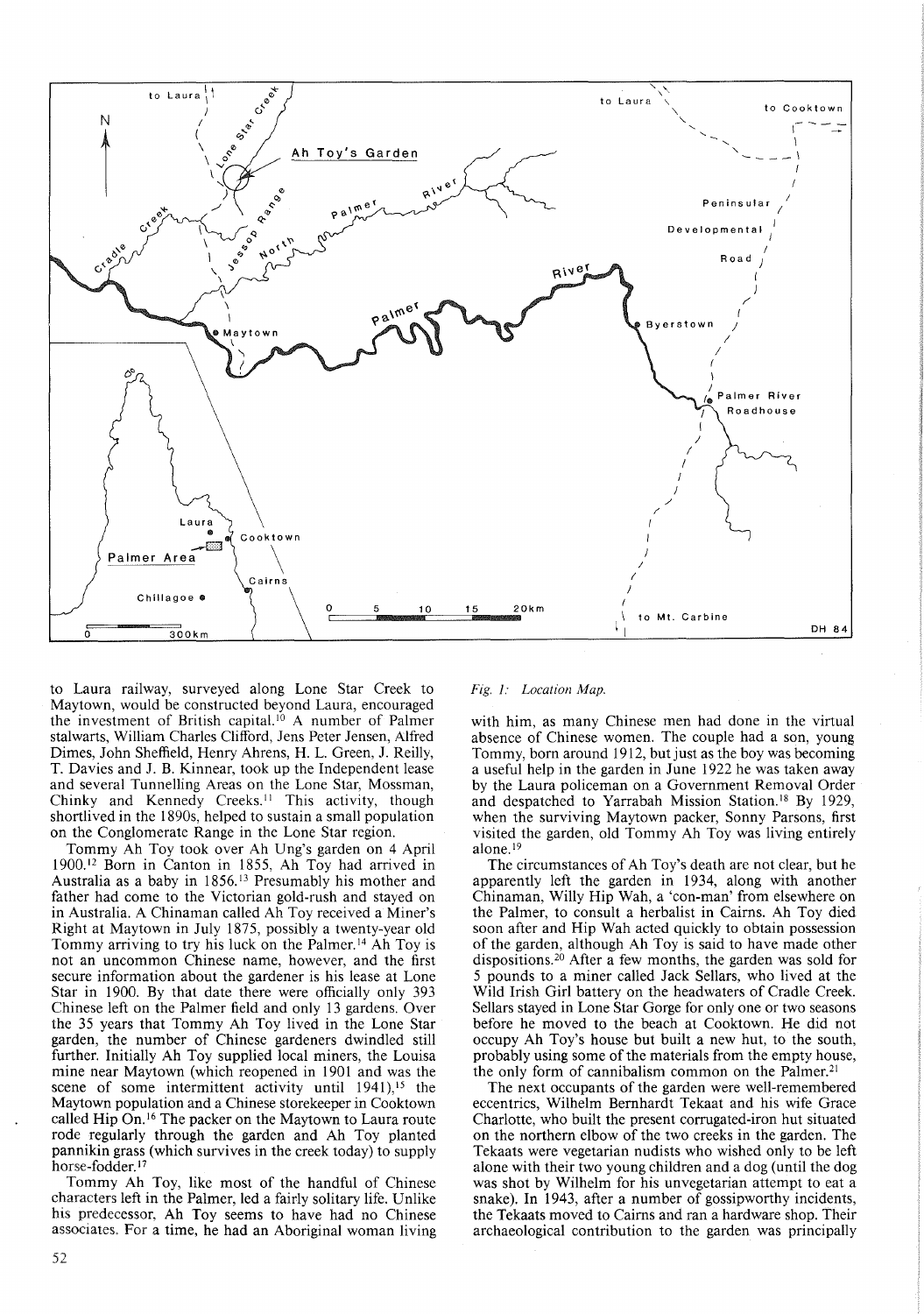

*Fig.* 2: *General plan of Ah Toy's Garden.*



*Fig.* 3. Detail of plan of Ah Toy's Garden.

their new house and the scattering broadcast of Ah Toy's Bentall chaff-cutter, broken up into its constituent parts, to discourage visitors from coming to utilise the pannikin  $grass.22$ 

Since the Tekaats left, Sam Elliott, one of the legendary Cape York miners and horsemen, who accompanied us on the expedition, has owned the new hut and used the garden for his horses regularly during the dry seasons until about ten years ago.

The purpose of the 1982 expedition was to explore the archaeological evidence for this remote but by no means undisturbed Chinese site. A general survey of the entire exploited area was undertaken along Lone Star Creek and its unnamed tributary which we christened Unnamed Creek. As shown in Figure 2, most of the evidence of habitation lay on the west bank of Lone Star Creek and up Unnamed Creek to the dam about 600m due west. Only at the extreme north and south of the site were there any remains on the east bank of Lone Star Creek, At the south, on a cleared flat, the early Chinese miners had built a substantial rectangular stone oven and had carefully paved with stone flagging the floor of a building nearby: both the oven and the house were close to a gully used for the sluicing of alluvial gold. At the extreme north-east corner of the site there were four identifiable Chinese graves, marked by a stone arrangement at the foot of each.

The principal Chinese habitation sites were in the angle of the two creeks, to the south of Unnamed Creek and the west of Lone Star (Fig. 3). Ah Toy's house and the rubbish dumps which were excavated were close to Unnamed Creek, while on the hill behind to the south-west there were a probable hut site and seven separate surface scatters of artefacts presumably associated with more casual alluvial mining by late nineteenth-century Chinese. The Chinese presence was demonstrated by the incidence of opium canisters. The forty-five matchboxes found among these scatters were dominated by two London-made types, Palmer Vestas of Bow and Bell and Black No.4. There were also five Australian-made boxes, two of them Bell and Co's No. 4 Vestas, the remaining three Bryant and May waterproof wax Vestas. The opinion of Neville Ritchie, partly based on Dimitri Anson's work in New Zealand on matchbox chronology, $23$  is that four of the hillside assemblages begin before 18.85 and end before 1910. The fifth assemblage consisted of two Bell No. 4 Vestas with square corners (c.1885-1900), seven Bell NO.4 Vestas with round corners, three Bryant and May Australian boxes and two Commonwealth boxes with round corners (all post 1900). This area, together with the remains of three other buildings, perhaps belonging to the Sellars period in the 1930s, and an associated rubbish dump, has been a good deal disturbed.

The excavation first concentrated on the two corrugatediron structures (Site I) which were, on the oral evidence of Sonny Parsons and Sam Elliott, likely to be part of Ah Toy's house. The structure to the south was almost intact, and almost exactly 2m square (Fig. 4). Parsons later identified this as Ah Toy's tool-shed, which seems eminently reasonable, as it was quite unsuitable for a kitchen and no evidence to suggest cooking was found. Sam Elliott had used it partly as a tool-shed and his shovel was still tucked in the roof-beams.

This cramped hut was gridded internally into four squares, 4K, 4L, 5K, 5L, aligned as closely as possible to the main metric grid. The surface layer (Layer I) consisted of leaves and a fine but hard-packed soil. There were several large surface finds including parts of the Bentall chaff-cutter, a cooking pot, kerosene tin and pieces of wood. When the surface layer was removed, three large pieces of tin were found along the eastern half of 4K and 5K, and appear to have been the remains of a floor. Along the east and, south walls there was some build-up of clay between wall and floor, probably used as a sealing device. The central post along the east wall appeared to stand on the floor. Beneath the tin, Layer 2 consisted of a soft and crumbly brown soil, honeycombed with holes and tunnels left by small reptiles. There were very few finds either beneath the floor or in the western squares. The soft Layer 2 came down to an extremely hard-packed paler brown-either the underlying natural or a well-trodden floor. As time was short, the excavation stopped at this level.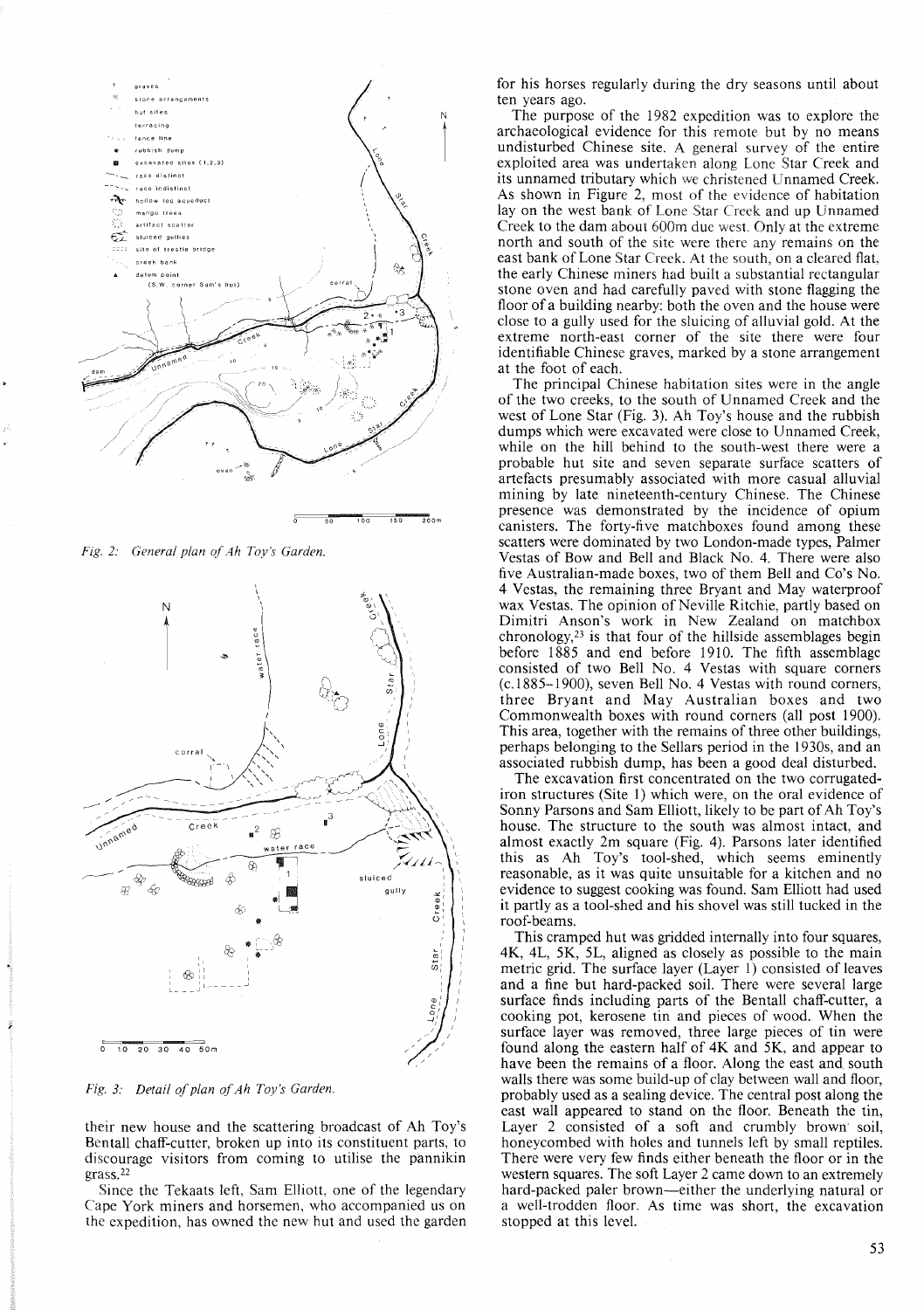The remains of the larger building 4m to the north consisted of four posts and some corrugated iron. A building almost 3m square was indicated, with an artificially levelled floor on ground sloping naturally downwards to the north: there was a small retaining wall of stone along the north side. Some corrugated iron remained in situ, but most of the panels were scattered around the perimeter of the structure. These were roughly rectangular in shape,  $72 \text{cm} \times 90$ , 110 or 120 em (Fig. 5).

The area of the building was gridded in a block of sixteen squares, 10K-N to 13K-N. As most of the valley had been fired some time before the excavation, the surface layer over all the excavation site was burnt on top and then a greybrown colour. This was a soft deposit, but within the structure this layer did contain some patches of hard-packed clay, and overall it lay over a very hard-packed almost white soil. This is likely to have been an artificial floor, given that the surface had been levelled up: certainly it was extremely difficult to excavate by trowel. Along the west wall, excavation in 11N showed that this deposit had been mounded up against the outside of the remaining piece of corrugated iron, presumably for extra support and sealing. The post still standing in 14N seemed to indicate an addition or verandah along the north side, but no other postholes or post remains were found despite every effort, particularly in 14K.

The archaeological evidence for a verandah is at best inconclusive. Supplementary sources of evidence, documentary or oral, are however often available for historic sites. In this case there is a first-hand eyewitness account of the house, recalled after fifty years by Sonny Parsons, the Maytown packer. In an interview Parsons described how Ah Toy's house occupied this site, how the living area was some 12 feet (3.7m) square and how it was surrounded by a sapling and bark verandah some 10 feet (3m) wide on all sides save the south.<sup>24</sup> This description makes it virtually certain that the northernmost excavated area with its single post was in fact an enclosed verandah. The structure as it was in 1929 is shown in Figure 6, drawn from Sonny Parsons' description at the time of the interview and checked by him. It was a windowless room with a single door on the west side, saplingframed with bark walls, with a hipped roof of split logs and bark, topped with a square tower which had windows on all four sides. In the excessive wet seasons of 1930 and 1931 this elaborate roof construction sprang several leaks and a miner called Charlie Tonkin was employed by the aged Ah Toy to dismantle the tower and re-roof the hut with corrugated iron. A photograph of the house taken from the north about 1935, just after Ah Toy's death, shows about half of the roof as iron held down by logs: some bark had been retained.<sup>25</sup> The bark sides of the verandah had been crudely patched with iron and the north door was now an iron sheet.

The iron found on the site suggests that the inner walls ofthe house proper (not, of course, visible on the photograph because of the verandah) were similarly patched in the 1930s.

After the straightforward excavation of the house area, attention in Site I was centred on a mound of stones and soil some IIm north of the main excavation. This was the area identified by Sonny Parsons as having been used for cooking by Ah Toy. Four squares, 24P, 25P, 26P and 25Q were opened covering much of this mound (Fig. 7). This appeared to be a solid structure approximately  $1.4m$  square, although the number of loose stones around the basic structure made it more difficult to delineate the structure from the surface. On the southern edge there was a gentle slope from the present ground level to the mound, but the northern edge was made more obvious by a sudden drop of some 50cm from the present height of the mound to ground level. As the square 25P seemed to contain most of the mound, excavation concentrated on 24P and 25P.

In 24P the usual surface layer (Layer I) was found to be very shallow: along the northern side of the square, the southern edge of the hearth was obviously marked by several large stones, and adjacent to the stones Layer 2 showed up as a darker grey-brown. This layer extended from the stone edging in the north-east corner of the square diagonally across to just south of the mid point on the western edge of the square. Close to the stones, within Layer 2 were a heavy chisel and an iron bolt, and other metal artefacts were indicated only by rust remains. Most of the artefacts were found along the southern edge of the square in Layer I, and included fragments of a green-glazed ginger jar and some of a heavier green-glazed pot, possibly a planter for seedlings. These were the first real indications of any Chinese habitation found by excavation.

In 25P, although some of the surface stones had been displaced, it soon became obvious that the basic stone foundation or hearth continued across just into 26P. The eastern half of the square was excavated to some depth, while the western half was just cleaned over and the top 5cm excavated. Layer I was hard-packed but fine, and proved to be a substantial deposit. As it was excavated, it was found that the charcoal content increased towards the foundation stones, and so the layer was divided, with Layer 2 containing more charcoal and two of the larger artefacts—an opium tin and a bottle base. The tip of a horseshoe found close to this base indicated that the deposit continued for another 1O-15cm, but there was insufficient time to excavate this completely.

A quick look at 26P showed that the hearth did have an abrupt edge along its northern side, as the structure remained to a height of 50cm. A length of timber was found lying along this northern edge, indicating that the hearth may have had some sort of timber superstructure.

One square was excavated on one of the larger mounds east of the main excavation site—20E. The upper, shallow layer soon came down to a hard clay soil, so the square was left. Most of the artefacts found were small and fragmentary, including some probably Chinese ceramic and pieces of glass bottles.



*Fig.* 4: *Plan of Site* 1: *iron shed.*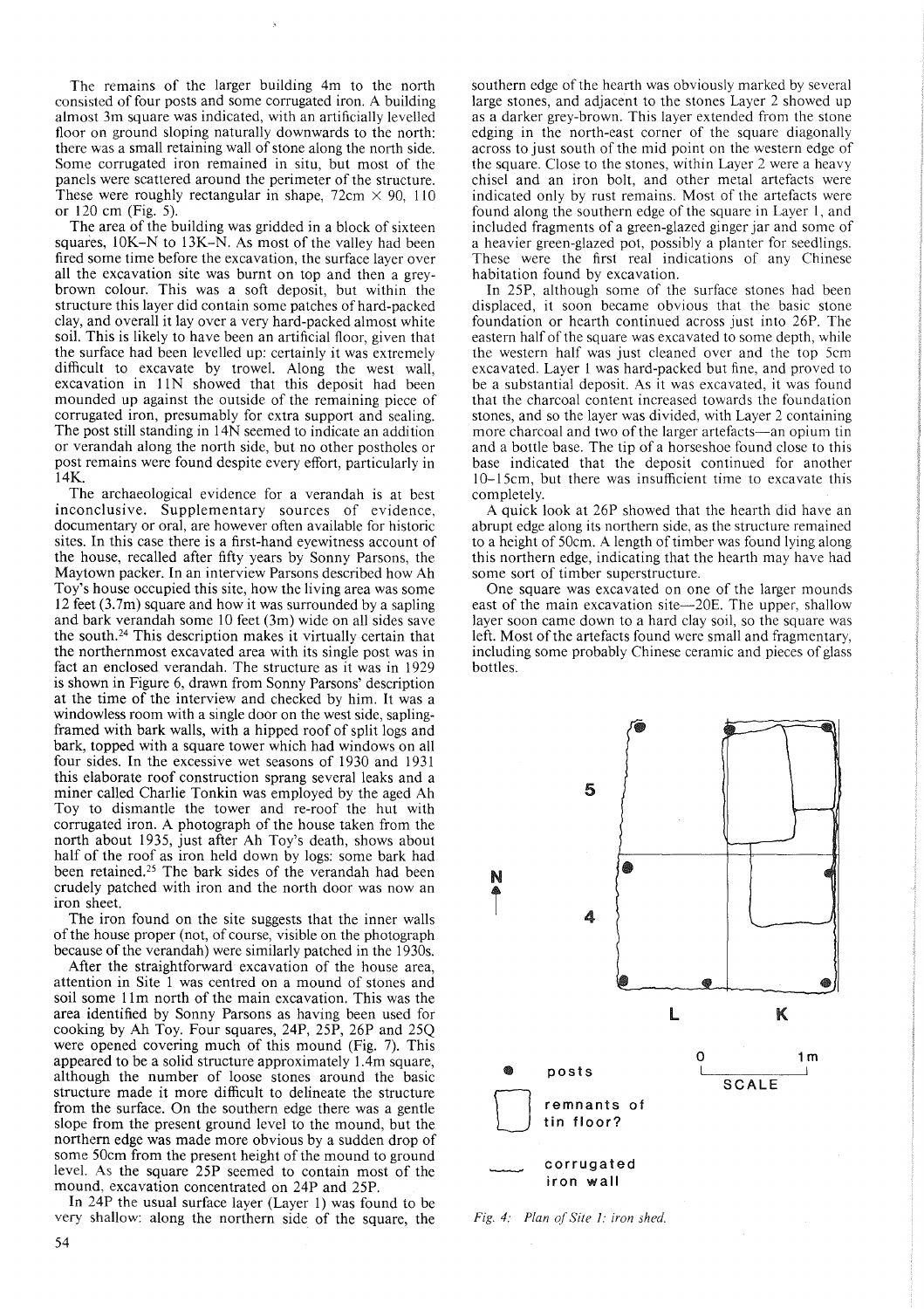

*Fig.* 5: *Plan of Site 1: house site.* 

.f"

This excavation of the cooking area completed the work on Site 1. The rest of the valley area examined consisted of the irrigated gardens on both sides of Unnamed Creek. Like Lone Star Creek, Unnamed is fed by a permanent spring and a dam was constructed across it either by Ah Ung in the alluvial gold-mining period or by Ah Toy himself for the gardens. This dam, 600m to the west of the confluence of the creeks, was stoutly constructed of logs and earth, the principal horizontal log held in place by a great iron bullock chain, firmly embedded in the creek-bed some 4m upstream. The dam was still intact when Sam Elliott lived in the valley but in the late 1970s wild pigs suddenly became a nuisance in the area and so altered the creek environment that the dam largely collapsed. From the dam a race ran through an earth-dug ditch on the north side of Unnamed Creek downhill (or, for a spell, dead flat) to the garden area nearly half a kilometre away (Fig. 2). One of the characteristics of Chinese sites in America recently defined in an important conceptual study by Mary Hilderman Smith, is the scale and complexity of hydraulic technology: Lone Star garden is no exception to this general rule.<sup>26</sup> The dam is well conceived and skilfully sited. The race crosses side gullies through hollow logs supported on a wooden trough, some of which have survived. At several places side sluices leading south into the creek were constructed to give some additional control over the waterflow. Just west of the garden areas the race forked, with a trestle bridge carrying one fork across to the south side of the creek.

The garden on this south bank of Unnamed Creek consisted mainly of fruit trees, custard apples, orange and mandarin, with a group of taro yams and, in the elbow with Lone Star Creek, rough-leaf pineapples. On the north side of Unnamed Creek there was the irrigated vegetable garden, west of the hut built by the Tekaats, and on the bank of Unnamed Creek a coconut palm which had grown to some  $10m$  by 1930.<sup>27</sup> The archaeological remains of the irrigation



*Fig.* 6: *Plan and north elevation ofAh Toy's house as it was in 1929. Taken from description by Sonny Parsons. who recollected the dimensions of the actual house (without verandah) as some 12feet (3.7m) square. The excavation showed the size to be 3m square.*



 $\mathbb{Z}$  grey-brown (1)

*Fig.* 7: *Plan of Site 1: cooking area.*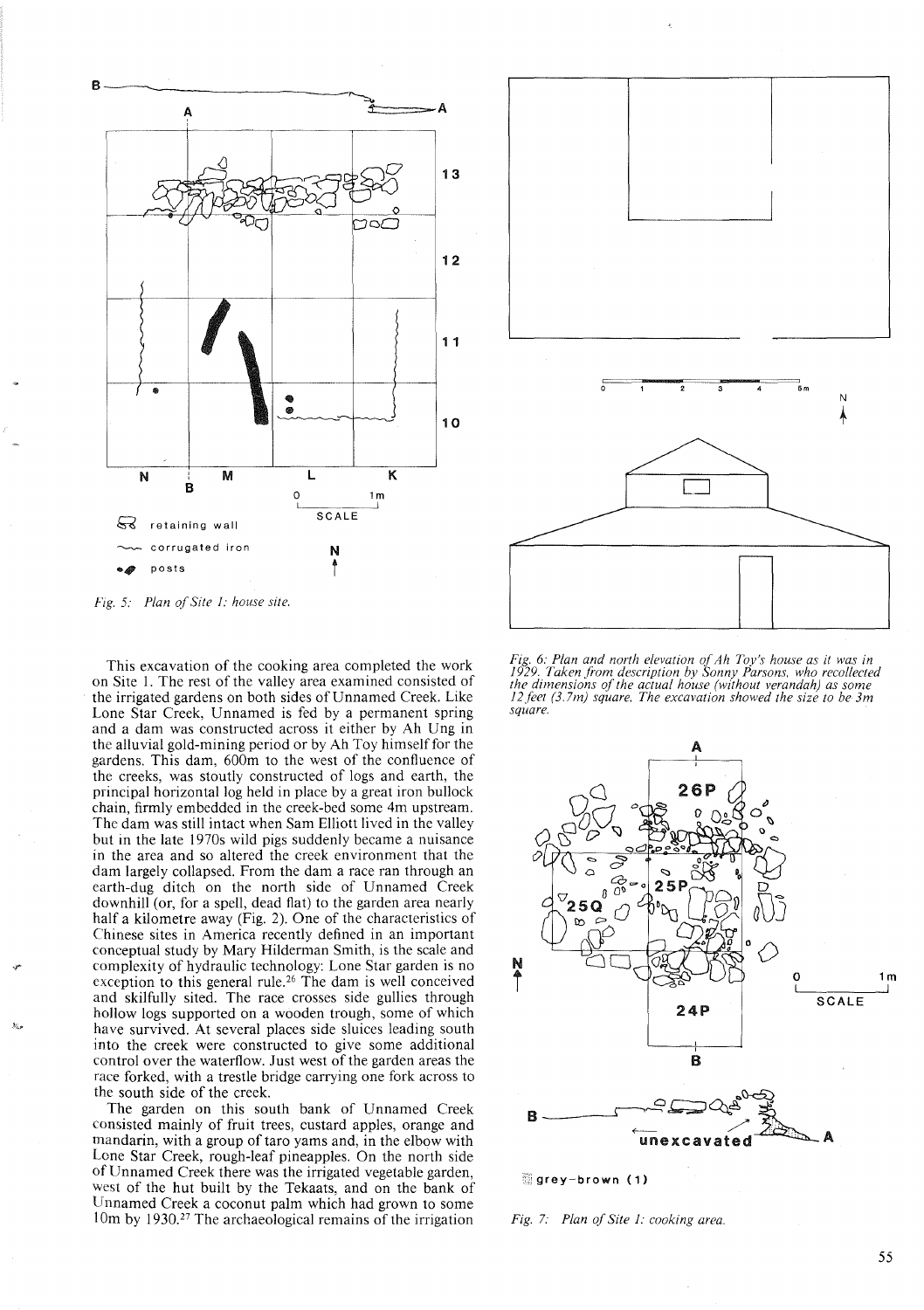system for the vegetables is substantial but severely overgrown and no attempt was made to plot the channels in greater detail than appears in Figure 3, where six parallel channels running south-east from the race are plotted. None of the fruit trees survives except the mangoes around the deep swimming-pool on Unnamed Creek just above the junction: the mangoes beside the Tekaat's hut were planted by Sam Elliott in the 1940s to give much-needed shade.

Numerous agricultural implements were found on the surface of the garden area to the north of Unnamed Creek. There were two hoes and one half of a plough made by Bradfield of Ipswich (near Brisbane). A small rake straddled the gold-mining and gardening transition years of the late nineteenth century. This rake (Fig. 8) had originally been a ten-tined sluicing instrument for raking alluvial gravel. Three of its outer tines had clearly broken off. Three tines on the other end had then been sawn off to balance the tool, the handle was abbreviated and the sluicing rake became an effective garden rake, a pleasing example of Chinese bush ingenuity in an area where iron was not lightly discarded.

The bottle dumps excavated on the south bank of Unnamed Creek (Sites 2 and 3) may also be examples of waste-not-want-not ingenuity. Site 2, north-west of the main excavation Site I, was a single square opened in an area where Sam Elliott had previously found some complete bottles presented to Cooktown Museum. On excavating the square, bottles were found stacked to a depth of 15-20cm. Those on the western side were apparently disturbed and broken, those on the eastern whole and neatly stacked, some four or five bottles deep, on a north-south alignment. Thirtynine complete bottles and 62 bottles altogether were taken from the light brown compacted soil of this square: the dump was well covered with soil and large stones. Provisional dating of the bottles, which range from two-piece mould brandy bottles and spirit bottles with applied tops to crowncapped beers, is c.1880 to c.1920.

The construction of the dump, which extended at least 3m, was unusually careful. Interpretations advanced by the excavating team included the need to prevent accidents, caused by bottles being tossed and broken by water, in an area where Unnamed Creek thundered down in flood each wet season, or to avoid the accidental firing of the dry grass in the dry season, or to build up the bank to prevent erosion of the fruit-tree and taro area in time of flood. The last interpretation is attractive because of the exceptional care taken in layering some of the bottles. Since the bottles seem to be in three discrete concentrations, however, they would have been rather ineffective both for retaining the edge of the fruit-growing area and for acting as flood-control. The interpretation preferred by their actual excavator, Neville Ritchie, is that the dumps are simply dumps: in two of the three squares opened, the bottle arrangement was largely haphazard and in Site 2 the twenty deliberately stacked bottles were surmounted by bottles haphazardly placed, not apparently as the result of a more careful stack collapsing.

Site 3, further east along the bank of Unnamed Creek, consisted of two squares, A and B. This dump was more disturbed than Site 2. Only eight complete bottles were found in square A and, while the deposit and soil in both squares were similar to those in Site 2, the bottles did not seem to have been neatly stacked or deliberately covered.

The artefacts from Sites 2, 3 and the hillside scatters have yet to be analysed. They consist in the main of liquor and beer bottles, or bottle fragments, the bulk of which are probably Australian. Bottles of overseas origin include Dutch schnapps, Scotch whisky, English and Dutch gin and Japanese (Fig. 12), Philippine (Fig. 13) and German beer. **In** addition there were a number of condiment and pharmaceutical bottles (Fig. 11), some of Chinese origin. The other Chinese objects were rice-bowls (Figs 9 and 10) and opium tins. No fragments of ceramic opium pipes were found, rather surprisingly, but the carefully cut-off base of a green bottle in Site 3 was clearly the result of adapting the



*Fig.* 8: *Garden rake made from broken len-tined sluicing rake.* surface find.



*Fig.* 9: *Chinese rice-howl. Site 3A. (stamp unidentified.)*



*Fig. 10: Chinese rice-howl. Site 3A. (Stamp unidentified.)*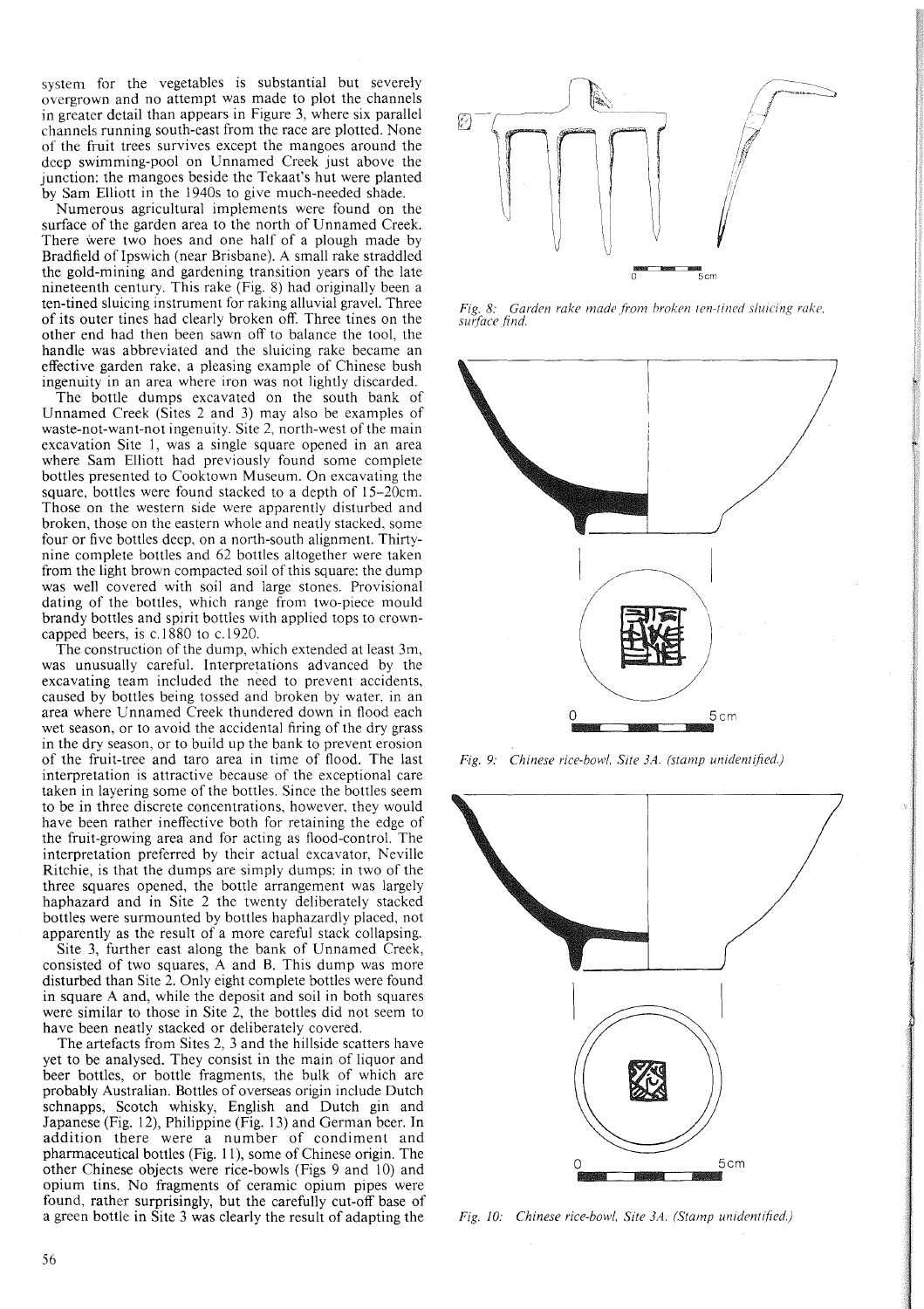

Fig. 11: Chinese perfume bottle, Site 3A. The characters read,<br>• from right to left: 'Twin (or Two) Sisters brand Eau de Cologne'.<br>We are indebted to Mr T. Kobayashi for his translation.

rest of the bottle (which was not found) as an opium lamp.

There was an uncommon dearth of ceramic. At the surface tips associated with the comparable Chinese site of Garden Creek, some IOkm to the north, there is a great variety of ceramic sherds mixed with bottles and opium canisters.<sup>28</sup> Presumably the ceramic debris of the half-century of Chinese occupation at Lone Star Creek is buried elsewhere in the valley.

Ah Toy's Garden is an interesting case-study in historical archaeology. The peculiar flavour of archaeological investigations in the relatively modern historical period is the interplay between documentary, physical and oral evidence. Tim Murray has recently written persuasively in the context of conservation philosophy about the problems of intradisciplinary conflict and interdisciplinary conflict, arguing that 'these conflicts, while unavoidable, are not unresolvable'.<sup>29</sup> The collaboration of skills on this obscure site in North Queensland is an example of such potential conflict resolved in practice. The expedition to the garden was inspired by oral communication in a college's senior common room, proven to be feasible by an initial field survey, and documented between the preliminary survey and the full-scale expedition by interviews in North Queensland and archival work in Brisbane. The survey and excavation in turn raised questions and the mere fact of living in the Palmer area for a month produced previously unknown or unavailable informants, including an impressive witness who as a young packman had known Ah Toy, his house and his garden. The archaeological data and the new oral testimony in turn sent two of us back to the archives in Brisbane, while the finds from the garden responded to study in New Zealand and New South Wales. At various stages in the process it seemed that the results of the archaeological work were inadequate. It was disappointing that the excavation of the house-site produced no evidence which would have shown it to be Chinese or indeed a house at all, but it is valuable to show that the archaeological record of a house built in such a way in such a place can be so bare. It is also valuable to show the interface of questioning and answering, turning from one source of evidence, from one discipline to another. The social and economic history of this exotic site could not be understood in any rounded way without the stimulation and information provided by three quite separate kinds of evidence. The improvisation practised by Ah Toy in this hostile environment combined features common to many outback sites in Australia and to a number of Chinese sites

~~



*Fig.* 12: *Japanese beer bottle, Site 3B. The characters at the top surrounding the floral trademark read, simply, 'trademark'; those at the base read, from right to left, 'Sakura beer', which* is *repeated, left to right, in Western script. We are indebted to Mr T Kobayashi for his translation.*



*Fig.* 13: *Philippine beer bottle, Site 3B. The monogram is 'SM' for 'San Miguel', still the patron saint of Philippine beer. The base-stamp gives the maker in Manila.*

in America: Ah Toy's brand of flexibility was no less necessary in those investigating his garden haifa century after his death.

#### ACKNOWLEDGEMENTS

The archaeological director of the season in Ah Toy's Garden was Kate Holmes of the Conservation Commission of the Northern Territory. The other professional archaeologists